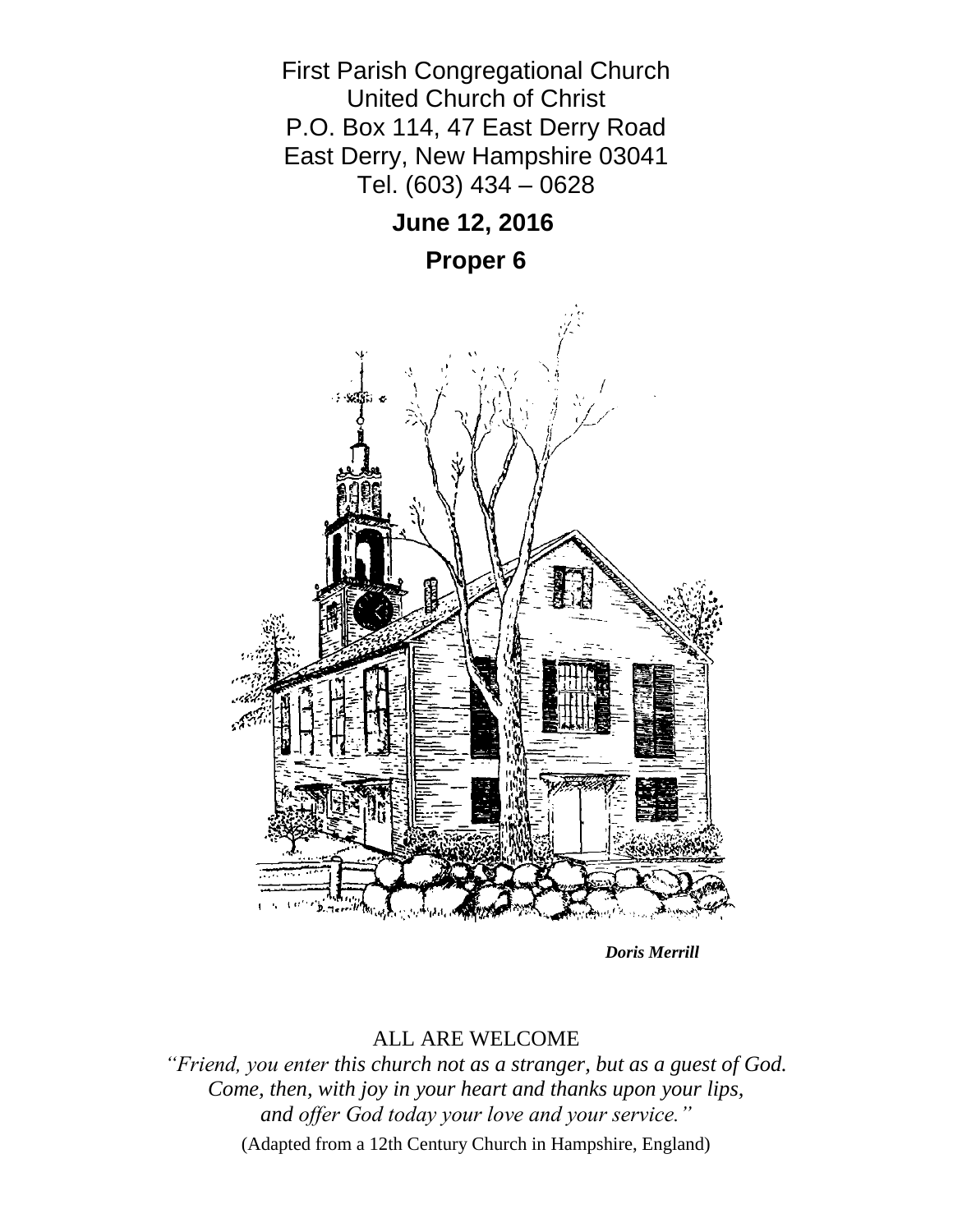# *June 12, 2016 Proper 6*

**Jesus said:** '*Come, you that are blessed by my Father, inherit the kingdom prepared for you from the foundation of the world;* 

*for I was hungry and you gave me food, I was thirsty and you gave me something to drink, I was a stranger and you welcomed me,* 

*I was naked and you gave me clothing, I was sick and you took care of me, I was in prison and you visited me*.' (Matthew 25:34-36)

WELCOME & ANNOUNCEMENTS; SHARING JOYS & CONCERNS

## **WE GATHER INTO THE PRESENCE OF GOD**

\*HYMN NO. 415 *"God of Grace and God of Glory"*

\*CALL TO WORSHIP

One: The steadfast love of God surrounds us;

**All: Let us give thanks for God's steadfast love.**

One: We are here to encounter the one who created us.

**All: Let us trust in the One who provides all things.**

# \*PRAYER OF INVOCATION

**Lover of humankind, your care extends to saints and sinners, and whose judgment spares no one because of rank. Open our eyes and ears and hearts to receive all people as brothers and sisters, to honor them as your children, and to seek their well-being as diligently as we seek our own. May we appreciate and share the good news of your realm as we minister in Christ's name. Amen.**

\*SONG OF PRAISE #236 **Halle, halle, halleluja. Halle, halle, halleluja. Halle, halle, halleluja. Halle, halle, halleluja.**

## **WE INVITE FORWARD GOD'S LITTLE CHILDREN**

*At this time, all children are invited to come forward for the children's offering, and children's time. An offering is not required for participation. All are welcome, especially first time visitors.*

CHILDREN'S OFFERING "*Jesus Loves Me"*

PRAYER OF DEDICATION (in unison)

**Dear God, we offer you our gifts with thanks and praise, be with us and guide us all of our days. Teach us how to love each other, and to shine your light into the world. Amen.**

CHILDREN'S MESSAGE **Pastor Deborah** Pastor Deborah

#### THE LORD'S PRAYER

**Our Father, who art in heaven, Hallowed be Thy name. Thy kingdom come; Thy will be done; on earth as it is in heaven. Give us this day our daily bread and forgive us our debts as we forgive our debtors. Lead us not into temptation, but deliver us from evil; for Thine is the Kingdom, and the Power, and the Glory forever. Amen**. (Children and youth may now go to their classes.)

\*HYMN NO. 539 *"Won't You Let Me Be Your Servant" (v. 1, 2, 3)*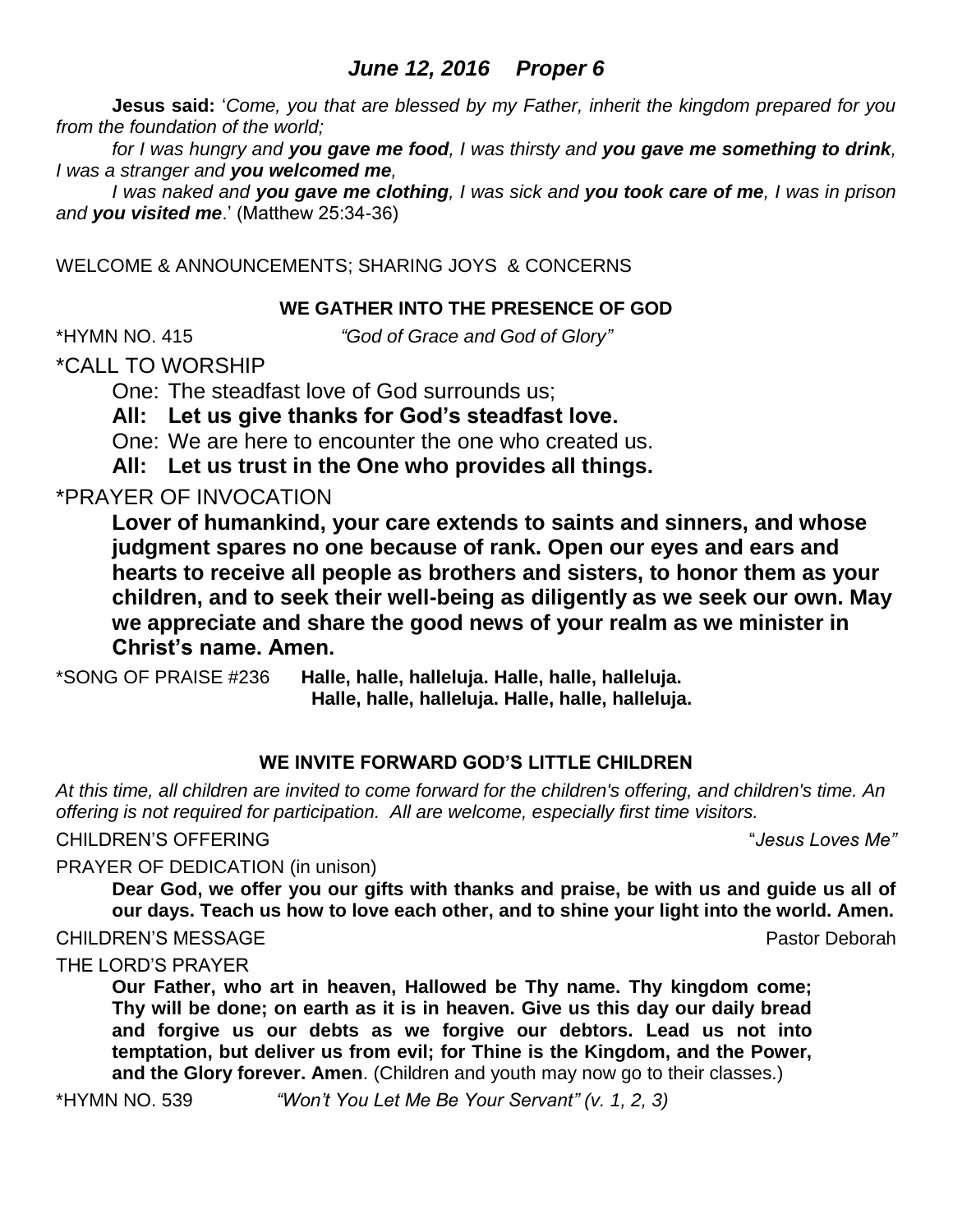### **WE RESPOND TO GOD'S LOVE WITH STEWARDSHIP**

"Try a Tithe Sunday, the Time has Come!" – Carl Hepworth \*HYMN NO. 539 *"Won't You Let Me Be Your Servant" (v. 4, 5, 6)*

#### **WE HEAR GOD'S WORD FOR US**

OLD TESTAMENT Esther 4:10-17 Esther 4:10-17 (O.T. p. 493) NEW TESTAMENT Luke 7:36-8:3 (N.T. p. 68) SERMON THE "For Such a Time as this" The Rev. Dr. Deborah Roof CHOIR ANTHEM *"Morning Has Broken"* Farjeon, arr. Larson

#### **WE RESPOND WITH PRAYER**

PASTORAL PRAYER

CHORAL RESPONSE *"Take, O, Take Me as I Am"* John Bell

#### **WE RESPOND WITH OUR FINANCIAL GIFTS**

## OFFERTORY INVITATION

Our possessions are given to us that we might know the joy of sharing. Here is our opportunity to respond to God's generosity. Come, share the joy of thankful giving. Join now in the outreach ministry to which God calls us here at First Parish.

OFFERTORY MUSIC

\*DOXOLOGY #780 **Praise God from whom all blessings flow; Praise God, all creatures here below; Praise God above, you heavenly host: Praise Father, Son, and Holy Ghost.**

# \*PRAYER OF DEDICATION

**We give thanks, generous God, because we owe you more than we can ever repay. We give because we love you and want to show our devotion. We give because there are needs to be met among us and in other places where we cannot go. We give because we need to be generous in order to be whole. Loving God, bless all givers who provide for others out of their means, and multiply these resources in your service. Amen.**

## **WE ARE SENT OUT TO LOVE AND SERVE A LOVING, SERVING GOD**

\*HYMN NO. 76 *"Sent Forth by God's Blessing"* BENEDICTION AND CHORAL RESPONSE **POSTLUDE** 

*\*Indicates all that are able may stand.*

**First Parish Congregational Church, United Church of Christ** PO BOX 114, 47 East Derry Rd East Derry, NH 03041 Tel. 603.434.0628 Fax. 603.437.3001 Office Manager: Lindsey Roman Email: officemgr@fpc-ucc.org Office Hours: Tuesday-Friday 9:00 AM – 4:30 PM Our website [www.fpc-ucc.org](http://www.fpc-ucc.org/) Find us and 'friend us' on Facebook [www.facebook.com/fpcucc](http://www.facebook.com/fpcucc)

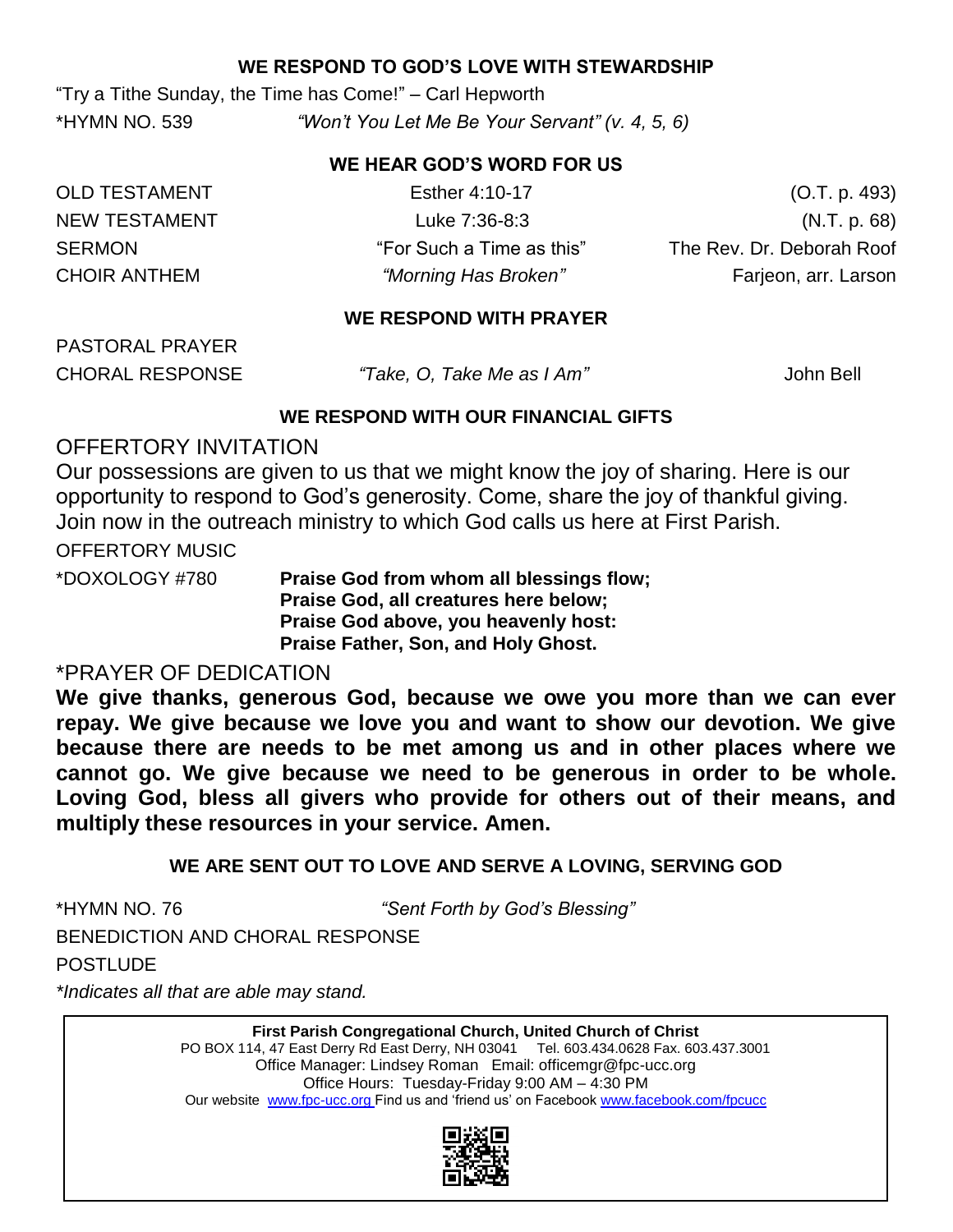MINISTERS OF THE CHURCH MINISTERS OF THE CHURCH DEACONS OF THE MONTH BECCA Cobban and Diane Gordon LAY READER Diane Dunn USHERS **Stanley and Holly Gorgol** Tom and Andrea Cooper Michael Bryan GREETER(s) GREETER(s) CREETER(s) PASTOR THE Rev. Dr. Deborah Roof (NASTOR The Rev. Dr. Deborah Roof ASSOCIATE PASTOR The Rev. Heidi Carrington Heath MUSIC DIRECTOR Susan Handy ACCOMPANIST/ORGANIST ACCOMPANIST ACCOMPANIST/ORGANIST ADMINISTRATIVE ASSISTANT AND ALL THE LINDS OF A LINDS AND MINISTRATIVE ASSISTANT

#### **First Parish Activity Calendar**

| Sunday, June 12                   |                                                                                                                                                                                                                  | Thursday, June 16               |  |  |
|-----------------------------------|------------------------------------------------------------------------------------------------------------------------------------------------------------------------------------------------------------------|---------------------------------|--|--|
| Sr. Choir Rehearsal ~ Luke        |                                                                                                                                                                                                                  | 6:30pm AA Book Study $\sim$ A/B |  |  |
| 10:00am<br>Worship $\sim$ Currier | 7:00pm                                                                                                                                                                                                           | $Sr.$ Choir $\sim$ Luke         |  |  |
| Sunday School ~ John              |                                                                                                                                                                                                                  |                                 |  |  |
|                                   |                                                                                                                                                                                                                  | Friday, June 17                 |  |  |
|                                   |                                                                                                                                                                                                                  | AA Serenity Sisters $\sim$ A/B  |  |  |
|                                   |                                                                                                                                                                                                                  |                                 |  |  |
| Mark/Matthew                      | <b>Saturday, June 18</b>                                                                                                                                                                                         |                                 |  |  |
|                                   |                                                                                                                                                                                                                  | $7:30 \text{pm}$ AA ~ Currier   |  |  |
| Tuesday, June 14                  |                                                                                                                                                                                                                  |                                 |  |  |
| Nutfield Summer Program ~         | Sunday, June 19                                                                                                                                                                                                  |                                 |  |  |
| 9:30am<br>Mark/Matthew            |                                                                                                                                                                                                                  | <b>CELEBRATION SUNDAY</b>       |  |  |
|                                   | 8:00am                                                                                                                                                                                                           | Historic Preservation ~ Archive |  |  |
| 7:00pm                            | 8:00am                                                                                                                                                                                                           | Youth Ministry $\sim$ A/B       |  |  |
|                                   | 9:00am                                                                                                                                                                                                           | Sr. Choir Rehearsal ~ Luke      |  |  |
|                                   | 10:00am                                                                                                                                                                                                          | Worship $\sim$ Currier          |  |  |
|                                   | 10:15am                                                                                                                                                                                                          | Sunday School ~ John            |  |  |
|                                   | 11:00am                                                                                                                                                                                                          | Mission $\sim$ A/B              |  |  |
| Mark/Matthew                      |                                                                                                                                                                                                                  |                                 |  |  |
|                                   |                                                                                                                                                                                                                  |                                 |  |  |
| $GS$ Troop 13152 $\sim$ John      |                                                                                                                                                                                                                  |                                 |  |  |
| Council ~ Cook                    |                                                                                                                                                                                                                  |                                 |  |  |
|                                   | Monday, June 13<br>Nutfield Summer Program ~<br>GS Troop $20321 -$ Luke<br>Music Committee ~ Nursery<br>$OA ~\sim$ Nursery<br>Wednesday, June 15<br>Nutfield Summer Program ~<br>Exploring the Bible $\sim$ John | 7:00pm                          |  |  |

| How are we doing?                        |                 |                 |
|------------------------------------------|-----------------|-----------------|
| Financial Committee Report as of 4/30/16 | <b>Received</b> | <b>Budgeted</b> |
| Pledges year to date                     | \$67,036        | \$70,000        |
| Plate year to date                       | \$6,568         | \$9,333         |

**Newsletter Deadline:** The deadline for July newsletter submissions is **Thursday, June 23rd** .

**Summer Worship Dates:** Save the dates! Our outdoor worship services will take place on **July 10th** and **August 14th** . Please remember to bring your own chair. The Deacons will have a few chairs set up for those who do not have their own chairs or unable to carry them. Childcare will be available. **Exciting news! This year members of St. Luke's United Methodist Church will join in our July outdoor worship!**

**Veteran Page in Directory:** Are you or do you know a member or friend of First Parish who is a veteran (past or present)? We'd love to list them on a special page in our new directory! Please submit name and military branch to Becca Cobban at rcobban@rivier.edu or 490-0884. Thank you!